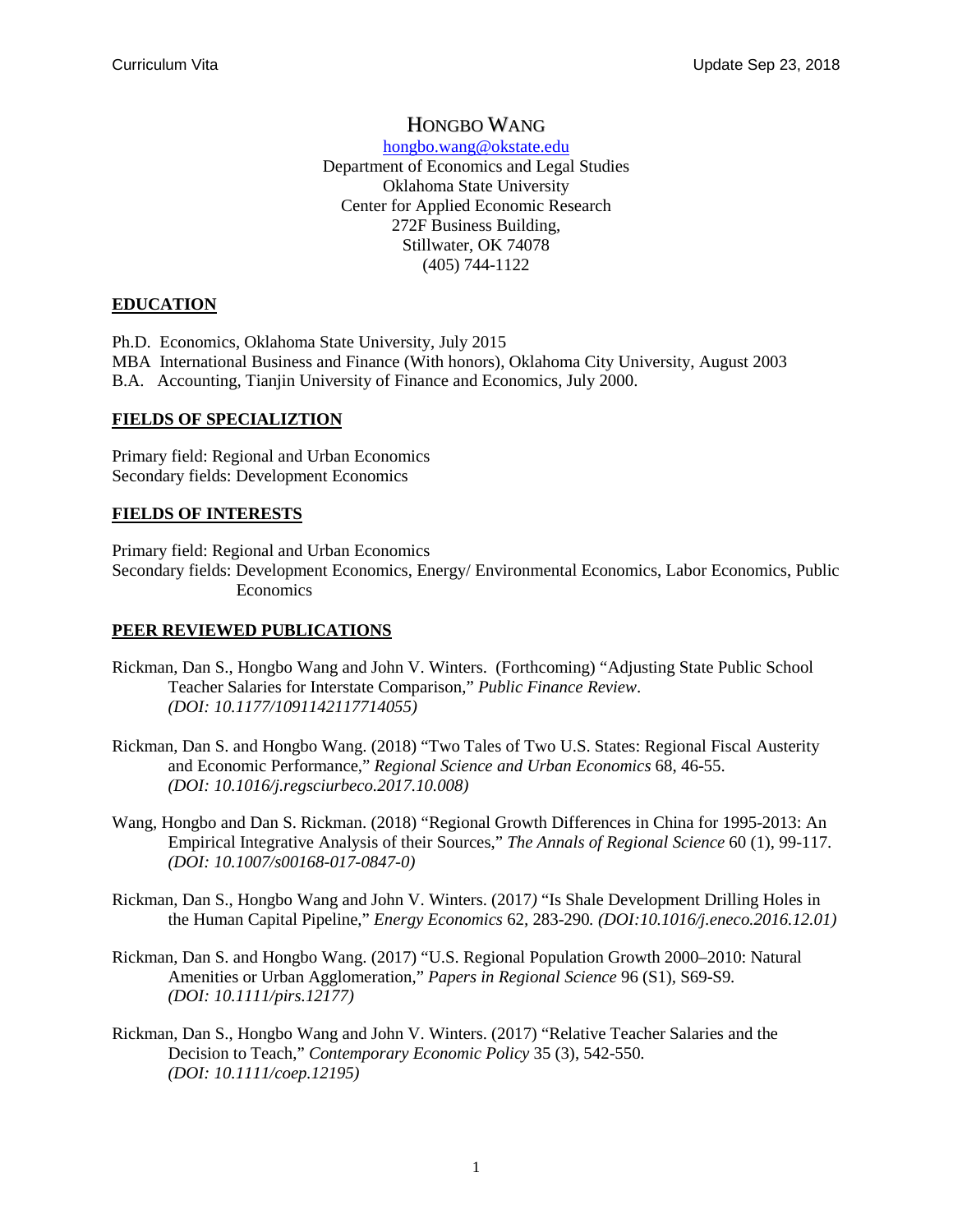- Wang, Hongbo. (2016) "Do Mandatory U.S. State Renewable Portfolio Standards Increase Electricity Prices," *Growth and Change* 47 (2), 157-174. *(DOI: 10.1111/grow.12118)*
- Wang, Hongbo. (2016) ["The Texas Economic Model, Miracle or Mirage? A Spatial Hedonic Analysis,](https://ideas.repec.org/p/pra/mprapa/66016.html)" *The Annals of Regional Science* 56 (2), 393-417. *(DOI: 10.1007/s00168-016-0744-y)*

#### **RESEARCH UNDER REVIEW**

- "Housing Price and Population Growth across China: The Role of Housing Supply," (with Dan Rickman), Invited Resubmission, *International Regional Science Review*
- "What Goes Up Must Come Down? A Case Study of the Recent Oil and Gas Employment Cycle in Louisiana, North Dakota and Oklahoma," (with Dan Rickman), Submitted, *Resource and Energy Economics*
- "U.S. State and Local Fiscal Policy and Economic Activity: Do We Know More Now?" (with Dan Rickman), Submitted, *The Journal of Economic Surveys*

#### **RESEARCH IN PROGRESS**

"Do State and Local Taxes and Expenditures affect Economic Growth? A Synthetic Control Method Matching Approach," (with Dan Rickman).

"Whither the U.S. Nonmetropolitan West? Natural Amenities, Energy and Growth," (with Dan Rickman).

"The effectiveness of China's 'Go West' Policy: A Synthetic Control Method Matching Approach".

#### **EDITORIAL AND REVIEW ACTIVITIES**

## **Editorial Board Member**:

*[Growth and Change](https://www.digitalmeasures.com/login/okstate/faculty/survey/maintainActivities/editRecord.do?instrumentId=86&userId=1626599&surveyDataId=75812898&nodeId=65642&searchView=screen&searchQuery=&ownerId=1626599&_s=0)* (2018-present)

#### **Review Activities:**

*The Annals of Regional Science*, July 9, 2018 *[Resources Policy](https://www.digitalmeasures.com/login/okstate/faculty/survey/maintainActivities/editRecord.do?instrumentId=86&userId=1626599&surveyDataId=75812978&nodeId=65642&searchView=screen&searchQuery=&ownerId=1626599&_s=0)*, December 21, 2017 *Environment and Planning A*, December 11, 2017 *[Growth and Change](https://www.digitalmeasures.com/login/okstate/faculty/survey/maintainActivities/editRecord.do?instrumentId=86&userId=1626599&surveyDataId=75812898&nodeId=65642&searchView=screen&searchQuery=&ownerId=1626599&_s=0)*, April 29, 2017, November 2, 2017, May 1, 2018 *[Tijdschrift Voor Economische En Sociale Geografie](https://www.digitalmeasures.com/login/okstate/faculty/survey/maintainActivities/editRecord.do?instrumentId=86&userId=1626599&surveyDataId=75813029&nodeId=65642&searchView=screen&searchQuery=&ownerId=1626599&_s=0)*, June 12, 2017

#### **MEDIA CITATIONS**

- *The Nation*, "Will Red-State Protests Spark Electoral Change," July 5, 2018. https://www.thenation.com/article/will-red-state-protests-spark-electoral-change/
- *Politifact*, "Oklahoma teacher pay dispute: Does cost of living make a difference," April 4, 2018. [http://www.politifact.com/truth-o-meter/article/2018/apr/04/oklahoma-teacher-pay-dispute-cost-of-living](http://www.politifact.com/truth-o-meter/article/2018/apr/04/oklahoma-teacher-pay-dispute-cost-of-living-calcul/)[calcul/](http://www.politifact.com/truth-o-meter/article/2018/apr/04/oklahoma-teacher-pay-dispute-cost-of-living-calcul/)
- *Center on Budget and Policy Priorities*, "Kansas Provides Compelling Evidence of Failure of "Supply-Side" Tax Cuts," January 22, 2018. [https://www.cbpp.org/research/state-budget-and-tax/kansas](https://www.cbpp.org/research/state-budget-and-tax/kansas-provides-compelling-evidence-of-failure-of-supply-side-tax-cuts)[provides-compelling-evidence-of-failure-of-supply-side-tax-cuts](https://www.cbpp.org/research/state-budget-and-tax/kansas-provides-compelling-evidence-of-failure-of-supply-side-tax-cuts)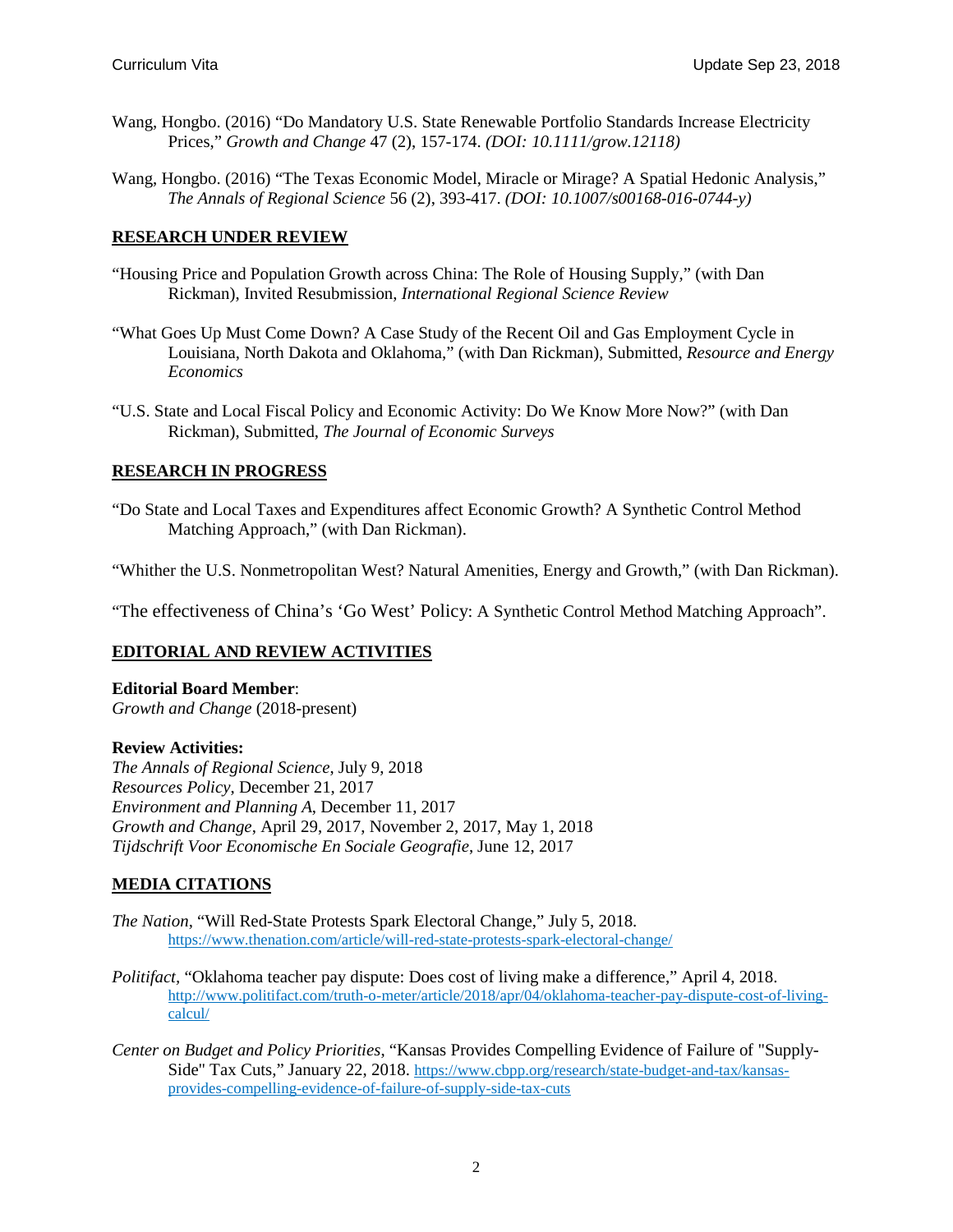- *The Journal Record*, "Researchers: Education cuts lead to fewer new jobs," December 8, 2017. <http://journalrecord.com/tag/hongbo-wang/>
- *Washington Post*, "Kansas's conservative experiment may have gone worse than people thought," June 15, 2017. [https://www.washingtonpost.com/news/wonk/wp/2017/06/15/kansas-conservative-experiment](https://www.washingtonpost.com/news/wonk/wp/2017/06/15/kansas-conservative-experiment-may-have-gone-worse-than-people-thought/?utm_term=.b66b1c7f5295)[may-have-gone-worse-than-people-thought/?utm\\_term=.b66b1c7f5295](https://www.washingtonpost.com/news/wonk/wp/2017/06/15/kansas-conservative-experiment-may-have-gone-worse-than-people-thought/?utm_term=.b66b1c7f5295)
- *Iowa Policy Points,* "KanOwaSin: Low-road neighbors, together? Think carefully about snake-oil pitches to follow the lead of Kansas and Wisconsin, putting Iowa on a fast track to the bottom," June 27, 2017.<https://iowapolicypoints.org/2017/06/27/kanowasin-low-road-neighbors-together/>
- *Tulsa Beacon*, "A glut in oil supply will have an impact in Oklahoma," December 17, 2015 <http://tulsabeacon.com/a-glut-in-oil-supply-will-have-an-impact-in-oklahoma/>
- *Oklahoma Gazette*, "Chicken-fried news: not so lucky," September 25, 2015 <http://okgazette.com/2015/09/03/chicken-fried-news-not-so-lucky/>
- *Tulsa World*, "Oil and gas job loss worse than anticipated," August 23, 2015. [http://www.tulsaworld.com/business/energy/drilling/john-stancavage-oil-and-gas-job-loss-worse-than](http://www.tulsaworld.com/business/energy/drilling/john-stancavage-oil-and-gas-job-loss-worse-than-anticipated/article_7a533ef4-849a-5d71-8a1d-3b42b191443e.html)[anticipated/article\\_7a533ef4-849a-5d71-8a1d-3b42b191443e.html](http://www.tulsaworld.com/business/energy/drilling/john-stancavage-oil-and-gas-job-loss-worse-than-anticipated/article_7a533ef4-849a-5d71-8a1d-3b42b191443e.html)
- *McAlester News-Capital*, "Low pay driving teachers away," December 12, 2014. [http://www.mcalesternews.com/news/low-pay-driving-teachers-away/article\\_e5a5bdbe-81fe-11e4-b494-](http://www.mcalesternews.com/news/low-pay-driving-teachers-away/article_e5a5bdbe-81fe-11e4-b494-4bd15b64e424.html) [4bd15b64e424.html](http://www.mcalesternews.com/news/low-pay-driving-teachers-away/article_e5a5bdbe-81fe-11e4-b494-4bd15b64e424.html)
- *[Claremore Daily Progress](http://www.claremoreprogress.com/)*, "Low pay drives would-be teachers out of Oklahoma, according to experts," December 11, 2014 [http://www.claremoreprogress.com/news/low-pay-drives-would-be-teachers-out-of](http://www.claremoreprogress.com/news/low-pay-drives-would-be-teachers-out-of-oklahoma-according/article_9e386e42-813e-11e4-8395-1bf8dd9595c9.html)[oklahoma-according/article\\_9e386e42-813e-11e4-8395-1bf8dd9595c9.html](http://www.claremoreprogress.com/news/low-pay-drives-would-be-teachers-out-of-oklahoma-according/article_9e386e42-813e-11e4-8395-1bf8dd9595c9.html)
- *The Edmond Sun*, "Low pay drives would-be teachers out of Oklahoma, experts say," December 9, 2014 [http://www.edmondsun.com/news/low-pay-drives-would-be-teachers-out-of-oklahoma](http://www.edmondsun.com/news/low-pay-drives-would-be-teachers-out-of-oklahoma-experts/article_da89170a-8005-11e4-afd4-273bd7488371.html)[experts/article\\_da89170a-8005-11e4-afd4-273bd7488371.html](http://www.edmondsun.com/news/low-pay-drives-would-be-teachers-out-of-oklahoma-experts/article_da89170a-8005-11e4-afd4-273bd7488371.html)

## **TEACHING AND RELEVANT EXPERIENCE**

*Instructor,* ECON2203 Introduction to Macroeconomics, Oklahoma State University, Fall 2016 - Present

- *Instructor,* ECON3123 Intermediate Macroeconomics, Oklahoma State University, Spring 2016
- *Instructor,* ECON2103 Principles of Microeconomics, Oklahoma State University, Fall 2013, Spring 2014
- *Teaching Assistant,* ECON2103 Principles of Microeconomics, Oklahoma State University, Fall 2011, Spring 2012, Spring 2013
- *Teaching Assistant,* ECON4113 Energy Economics: Traditional and Renewable Energy Markets, Oklahoma State University, Fall 2012
- *Teaching Assistant,* ECON2203 Principles of Macroeconomics, Oklahoma State University, Spring 2011, Summer 2011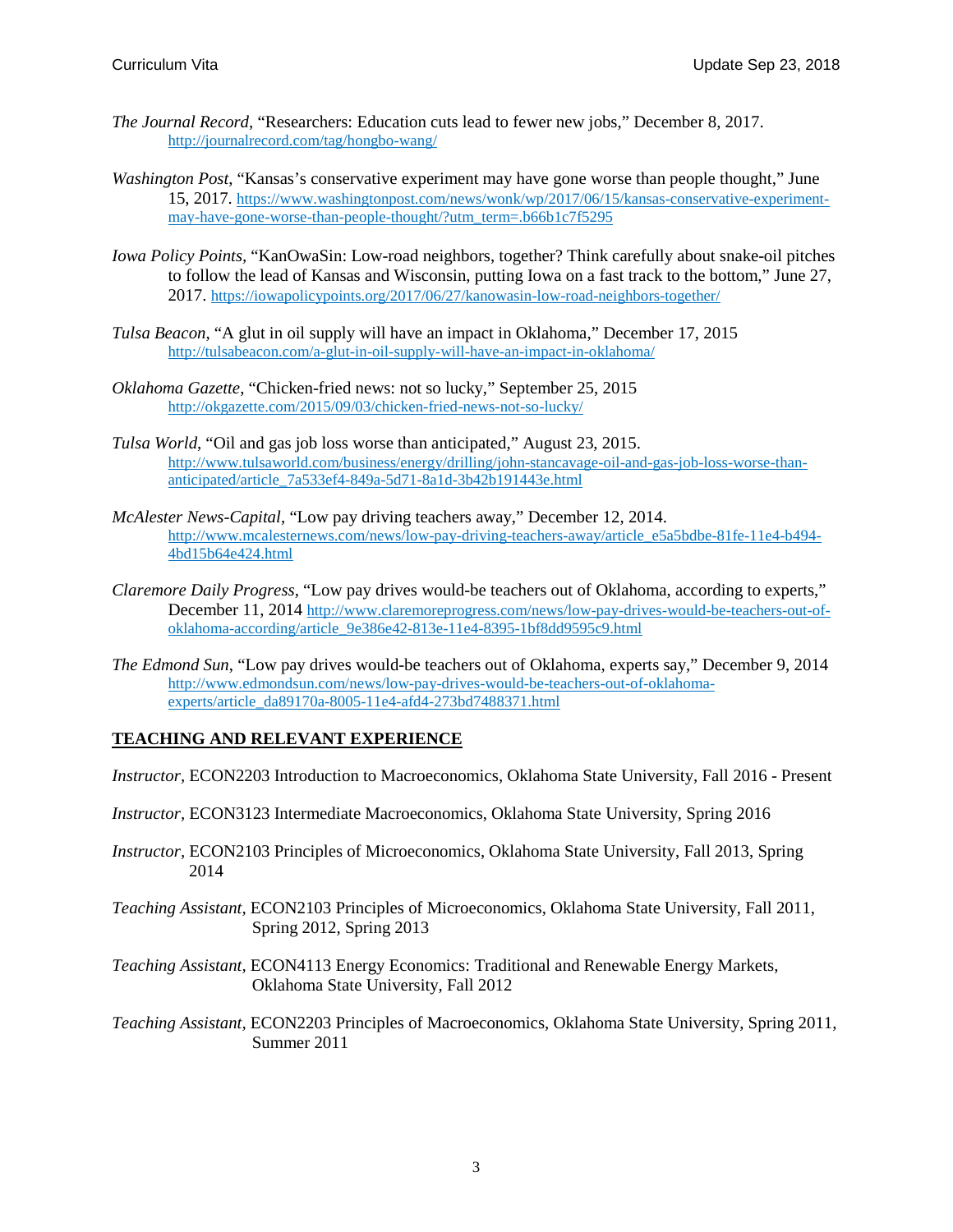### **RESEARCH EXPERIENCE**

*Director*, the Center for Applied Economic Research Oklahoma State University, July 2016 - Current

*Associate Director*, the Center for Applied Economic Research Oklahoma State University, October 2015 - June 2016

*Research Assistant,* for Professor Dan Rickman in the Center for Applied Economic Research at Oklahoma State University, Summer 2013, Summer 2014, Fall 2014 - Summer 2015

## **PROFESSIONAL POSITIONS**

*Senior Regional Controller*, Siemens Ltd., China, January 2005 - April 2009

*Asia Account Payable Team Supervisor*, Motorola (China) Electronics Ltd., January 2004 - December 2004

*Vice Financial Manager*, China Golden Holding Enterprises, January 2003 - December 2003

*Senior Auditor*, Shenzhen Tong Ren Accountant Firm, July 2000 - December 2002

### **GRANTS AND AWARDS**

*Distinguished Graduate Fellowship*, Oklahoma State University Foundation, Fall 2011, Spring 2012, Fall 2014, Spring 2015

*Waston Doctoral Fellows*, Spears School of Business of Oklahoma State University, Summer 2014

## **PRESENTATIONS GIVEN**

- *Housing Prices and [Population Growth across China,](http://images.wolfpk.com/pnrec/pdf/2018Session2_Wang&Rickman_Housing_Supply_(China).pdf)* 52<sup>nd</sup> annual Pacific Northwest Regional Economics Conference, Tacoma, Washington – May, 2018
- *Oklahoma Economic Outlook,* 57<sup>th</sup> Annual Meeting of the Southern Regional Science Association, Philadelphia, PA - March, 2018
- *The Recent U.S. Oil Boom and Bust: A Synthetic Control Method State-level Analysis*, 64th Annual Meeting of North American Regional Science Association International, Vancouver, Canada - November, 2017
- *Regional Growth Differences in China for 1995–2013: An Integrative Analysis of their Sources*, 56th Western Regional Science Association Annual Meeting, Santa Fe, NM- February, 2017
- *Determinants of Regional Growth in China for 1999-2013: An Integrative Analysis, 63<sup>rd</sup> Annual Meetings* of North American Regional Science Council, Minneapolis, MN - November, 2016
- *Regional Housing Supply Elasticity in China 1999–2013: A Spatial Equilibrium Analysis,* 55<sup>th</sup> Annual Meetings of Western Regional Science Association, Big Island, HI - February, 2016
- *The Recent Boom in Energy Production and Educational Attainment*, 62<sup>nd</sup> Annual Meetings of North American Regional Science Council, Portland, OR - November, 2015